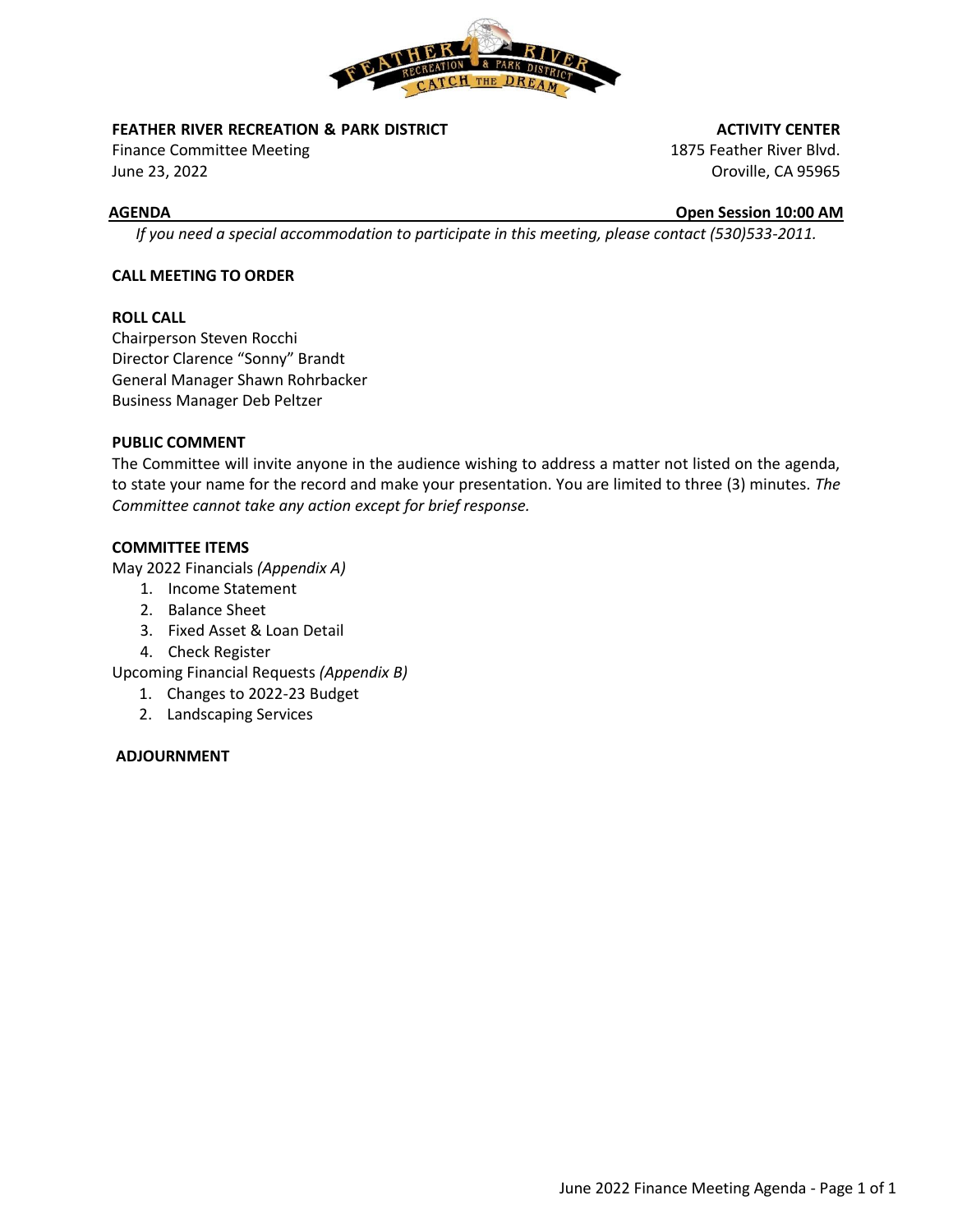### **Feather River Recreation & Park District**

**Profit & Loss Budget Performance**

**May 2022**

|                                          | <b>May 22</b> | <b>Budget</b> | \$ Over Budget | <b>STAFF COMMENTS</b>                                                                          | Jul '21 - May 22 YTD Budget \$ Over Budget % of Budget |           |            |        | <b>Annual Budget</b> |
|------------------------------------------|---------------|---------------|----------------|------------------------------------------------------------------------------------------------|--------------------------------------------------------|-----------|------------|--------|----------------------|
| <b>Ordinary Income/Expense</b>           |               |               |                |                                                                                                |                                                        |           |            |        |                      |
| <b>Income</b>                            |               |               |                |                                                                                                |                                                        |           |            |        |                      |
| 4100 · Tax Revenue                       |               |               |                |                                                                                                | 1,849,571                                              | 1,900,000 | (50, 429)  | 97%    | 1,900,000            |
| 4150 · Tax Revenue (BAD)                 |               |               |                |                                                                                                | 281,812                                                | 308,000   | (26, 188)  | 91%    | 308,000              |
| 4300 - Program Income                    | 63,502        | 76,465        |                | (12,963) Classes \$4k, Preschool \$13k, Gymnastics                                             | 559,495                                                | 817,110   | (257, 615) | 68%    | 893,575              |
|                                          |               |               |                | \$22k, Youth/Adult Sports \$13k, Pool<br>Rentals \$1.6k, Rentals \$10k                         |                                                        |           |            |        |                      |
| 4400 · Donation & Fundraising Income     |               |               |                |                                                                                                | 16,225                                                 | 2,500     | 13,725     | 649%   | 2,500                |
| 4600 · Other Income                      |               |               |                |                                                                                                | 26,444                                                 | 1,000     | 25,444     | 2,644% | 1,000                |
| 4900 - Interest Income                   |               |               |                |                                                                                                | 5,548                                                  | 19,000    | (13, 452)  | 29%    | 19,000               |
| 4905 - Interest Income - BAD             |               |               |                |                                                                                                | 563                                                    | 2.500     | (1,937)    | 23%    | 2.500                |
| <b>Total Income</b>                      | 63,502        | 76,465        | (12,963)       |                                                                                                | 2,739,658                                              | 3,050,110 | (310, 452) | 90%    | 3,126,575            |
| <b>Gross Profit</b>                      | 63,502        | 76,465        | (12, 963)      |                                                                                                | 2,739,658                                              | 3,050,110 | (310, 452) | 90%    | 3,126,575            |
| <b>Expense</b>                           |               |               |                |                                                                                                |                                                        |           |            |        |                      |
| 5000 - Payroll Expenses                  | 118,274       | 139,225       | (20, 951)      |                                                                                                | 1,296,337                                              | 1,550,898 | (254, 561) | 84%    | 1,690,123            |
| 5031 - GASB 68 Benefit Expense           |               |               |                |                                                                                                | 67,639                                                 | 70,450    | (2,811)    | 96%    | 70,450               |
| 5100 · Advertising & Promotion           | 350           | 917           | (567)          |                                                                                                | 1,773                                                  | 10,083    | (8,310)    | 18%    | 11,000               |
| 5120 · Bank Fees                         | 402           | 584           | (182)          |                                                                                                | 5,316                                                  | 6,416     | (1, 100)   | 83%    | 7,000                |
| 5130 - Charitable Contributions          |               | 1,250         | (1,250)        |                                                                                                |                                                        | 2,500     | (2,500)    |        | 2,500                |
| 5140 - Copying & Printing                | 455           | 844           | (389)          |                                                                                                | 7,305                                                  | 9,281     | (1,976)    | 79%    | 10,125               |
| 5155 - Employment New Hire Screen        |               | 150           | (150)          |                                                                                                | 1,035                                                  | 1,850     | (815)      | 56%    | 2,000                |
| 5160 · Dues, Mbrshps & Subscriptions     |               |               |                |                                                                                                | 9,278                                                  | 10,500    | (1,222)    | 88%    | 10,500               |
| 5170 - Education & Development           |               | 500           | (500)          |                                                                                                | 791                                                    | 8,000     | (7, 209)   | 10%    | 8,500                |
| 5175 - Equipment Rental                  | 1,470         | 875           |                | 595 \$1.4k Portable toilet rentals, Riverbend                                                  | 4,917                                                  | 9,625     | (4,708)    | 51%    | 10,500               |
|                                          |               |               |                | main water line down                                                                           |                                                        |           |            |        |                      |
| 5180 · Equipment, Tools & Furn (<\$5k)   | 2,353         | 3,633         |                | (1,280) \$900 Park signs, \$1k software<br>subscriptions, \$200 vacuum, \$200 field<br>chalker | 43,587                                                 | 51,344    | (7, 757)   | 85%    | 54,977               |
| 5200 - Insurance                         |               |               |                |                                                                                                | 159,707                                                | 185,000   | (25, 293)  | 86%    | 185,000              |
| 5210 · Interest Expense - Operating      | 110           | 125           | (15)           |                                                                                                | 1,531                                                  | 1,375     | 156        | 111%   | 1,500                |
| 5225 - Postage & Delivery                | 109           | 120           | (11)           |                                                                                                | 537                                                    | 1,480     | (943)      | 36%    | 1,500                |
| 5230 - Professional & Outside Svcs       |               |               |                |                                                                                                |                                                        |           |            |        |                      |
| 5232 - Accounting                        |               |               |                |                                                                                                | 25,400                                                 | 25,000    | 400        | 102%   | 25,000               |
| 5233 - Bands/Recreation                  | 1,000         | 500           | 500            |                                                                                                | 4,200                                                  | 4,000     | 200        | 105%   | 5,000                |
| 5234 - Board Stipends                    | 1,000         | 1,000         |                |                                                                                                | 8,400                                                  | 11,000    | (2,600)    | 76%    | 12,000               |
| 5235 - Recreation Instructors            | 472           | 500           | (28)           |                                                                                                | 3,048                                                  | 11,500    | (8, 452)   | 27%    | 12,000               |
| $5236 -$ Legal                           |               | 2,000         | (2,000)        |                                                                                                | 4,872                                                  | 23,000    | (18, 128)  | 21%    | 25,000               |
| 5237 - Contract Janitorial               | 5,950         | 6,250         | (300)          |                                                                                                | 62,968                                                 | 68,750    | (5, 782)   | 92%    | 75,000               |
| 5239 - Outside Service Admin/Consult     | 2,507         | 5,000         |                | (2,493) \$6k Park Janitorial, \$1.5k IT support, \$1k<br>Melton Riverbend bldg design          | 43,710                                                 | 71,000    | (27, 290)  | 62%    | 76,000               |
| Total 5230 - Professional & Outside Svcs | 10,929        | 15,250        | (4,321)        |                                                                                                | 152,598                                                | 214,250   | (61, 652)  | 71%    | 230,000              |
| 5260 · Repairs & Maintenance             |               |               |                |                                                                                                |                                                        |           |            |        |                      |
| 5261 - Building R&M                      | 27            | 2,000         | (1, 973)       |                                                                                                | 15,754                                                 | 23,000    | (7, 246)   | 68%    | 25,000               |
| 5262 · Equip Repairs & Small Tools       | 1.849         | 1.500         | 349            |                                                                                                | 16.992                                                 | 16.500    | 492        | 103%   | 18,000               |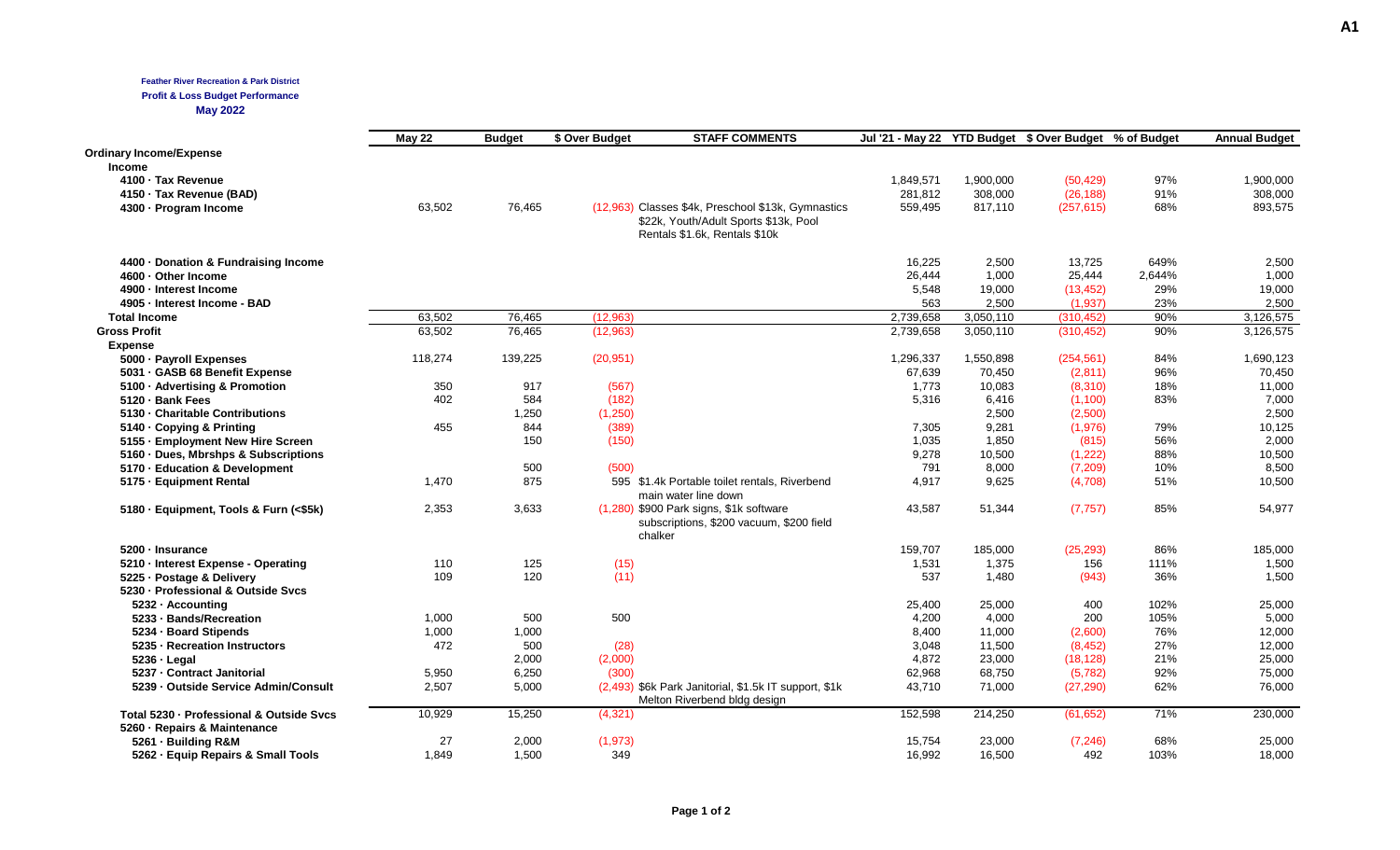# **Feather River Recreation & Park District**

## **Profit & Loss Budget Performance**

**May 2022**

|                                                                           | <b>May 22</b> | <b>Budget</b> | \$ Over Budget | <b>STAFF COMMENTS</b>                                                                                                                                                     | Jul '21 - May 22 YTD Budget \$ Over Budget % of Budget |           |            |      | <b>Annual Budget</b> |
|---------------------------------------------------------------------------|---------------|---------------|----------------|---------------------------------------------------------------------------------------------------------------------------------------------------------------------------|--------------------------------------------------------|-----------|------------|------|----------------------|
| 5263 - General R&M                                                        |               | 1,250         | (1,250)        |                                                                                                                                                                           |                                                        | 13,750    | (13,750)   |      | 15,000               |
| 5264 - Grounds R&M                                                        | 5,456         | 7,300         |                | (1,844) \$3k repair Act Center parkling lot sinkhole                                                                                                                      | 49,113                                                 | 54,600    | (5, 487)   | 90%  | 60,000               |
| 5265 - Janitorial Supplies                                                | 363           | 2,175         | (1, 812)       |                                                                                                                                                                           | 16,776                                                 | 23,825    | (7,049)    | 70%  | 26,000               |
| 5266 - Vandalism Repair                                                   | 911           | 400           |                | 511 \$600 replace stolen water controller, \$280<br>replace broken tree                                                                                                   | 25,210                                                 | 4,600     | 20,610     | 548% | 5,000                |
| 5267 - Vehicle R&M                                                        | 376           | 825           | (449)          |                                                                                                                                                                           | 6,412                                                  | 9,175     | (2,763)    | 70%  | 10,000               |
| 5268 - Aquatics Pool R&M                                                  | 3,192         | 7,000         | (3,808)        |                                                                                                                                                                           | 18,376                                                 | 32,000    | (13, 624)  | 57%  | 40,000               |
| 5269 - Outside Contractor/Services R&M                                    | 1,035         | 1,250         |                | (215) \$770 toilet root clearing, \$265 pest control                                                                                                                      | 35,003                                                 | 13,750    | 21,253     | 255% | 15,000               |
| Total 5260 - Repairs & Maintenance                                        | 13,209        | 23,700        | (10, 491)      |                                                                                                                                                                           | 183,636                                                | 191,200   | (7, 564)   | 96%  | 214,000              |
| 5270 · Security                                                           | 203           | 1,650         | (1, 447)       |                                                                                                                                                                           | 11,850                                                 | 18,350    | (6,500)    | 65%  | 20,000               |
| 5280 · Supplies - Consumable                                              | 3,049         | 7,275         |                | (4,226) \$2k program supplies: aquatics, camp,<br>preschool, gym                                                                                                          | 32,103                                                 | 74,748    | (42, 645)  | 43%  | 82,523               |
| 5290 · Taxes, Lic., Notices & Permits                                     | 844           | 430           | 414            |                                                                                                                                                                           | 7,316                                                  | 4,733     | 2,583      | 155% | 5,163                |
| 5300 · Telephone/Internet                                                 | 1,188         | 1,175         | 13             |                                                                                                                                                                           | 13,583                                                 | 12,935    | 648        | 105% | 14,110               |
| 5310 - Fuel, Travel and Meals                                             | 3,420         | 2,675         | 745            |                                                                                                                                                                           | 30,082                                                 | 30,225    | (143)      | 100% | 32,900               |
| 5320 · Utilities                                                          | 23,001        | 35,775        |                | (12,774) Budget includes water expense to fill<br>Nelson Pool, project delayed reallocated<br>March budget to May. Project been<br>delayed to June. Budget remains in May | 280,106                                                | 273,575   | 6,531      | 102% | 309,350              |
| 7000 · Debt Interest                                                      | 6,864         | 6,864         | $\Omega$       |                                                                                                                                                                           | 78,705                                                 | 78,705    | 0          | 100% | 85,570               |
| <b>Total Expense</b>                                                      | 186,230       | 243,017       | (56, 787)      |                                                                                                                                                                           | 2,389,732                                              | 2,817,523 | (427, 791) | 85%  | 3,059,291            |
| <b>Net Ordinary Income</b><br><b>Other Income/Expense</b><br>Other Income | (122, 728)    | (166, 552)    | 43,824         |                                                                                                                                                                           | 349,926                                                | 232,587   | 117,339    | 150% | 67,284               |
| 4200 - Impact Fee Income                                                  | 7,742         |               |                |                                                                                                                                                                           | 407,041                                                |           |            |      |                      |
| 4500 · Grant/Reimbursed Expense Income                                    | 1,807         |               |                |                                                                                                                                                                           | 444,962                                                |           |            |      |                      |
| 4650 · Insurance Proceeds                                                 |               |               |                |                                                                                                                                                                           | 366,200                                                |           |            |      |                      |
| 4910 - Interest Income - Impact Fees                                      |               |               |                |                                                                                                                                                                           | 3,948                                                  |           |            |      |                      |
| 9900 · Gain/(Loss) on Asset disposal                                      |               |               |                |                                                                                                                                                                           | 5,600                                                  |           |            |      |                      |
| <b>Total Other Income</b>                                                 | 9,549         |               |                |                                                                                                                                                                           | 1,227,751                                              |           |            |      |                      |
| <b>Other Expense</b>                                                      |               |               |                |                                                                                                                                                                           |                                                        |           |            |      |                      |
| 5102 - Insurance Claim Expense                                            |               |               |                |                                                                                                                                                                           | 12,812                                                 |           |            |      |                      |
| <b>Total Other Expense</b>                                                |               |               |                |                                                                                                                                                                           | 12,812                                                 |           |            |      |                      |
| <b>Net Other Income</b>                                                   | 9.549         |               |                |                                                                                                                                                                           | 1,214,939                                              |           |            |      |                      |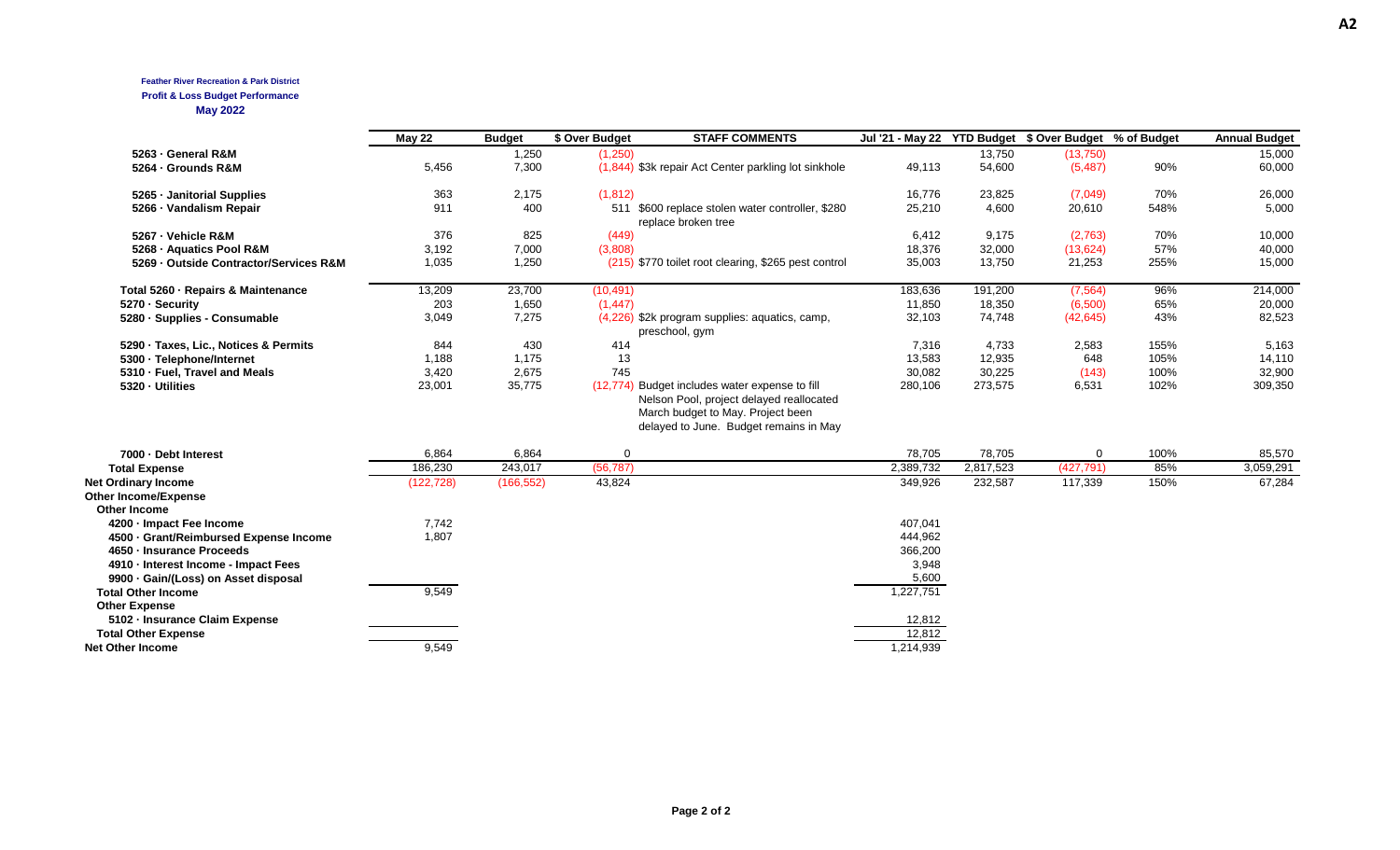| <b>Feather River Recreation &amp; Park District</b>              |                        |                        |                        | 5:45 PM              |
|------------------------------------------------------------------|------------------------|------------------------|------------------------|----------------------|
| <b>Balance Sheet Prev Year Comparison</b>                        |                        |                        |                        | 06/07/2022           |
| As of May 31, 2022                                               |                        |                        |                        | <b>Accrual Basis</b> |
|                                                                  | May 31, 22             | May 31, 21             | \$ Change              | % Change             |
| <b>ASSETS</b>                                                    |                        |                        |                        |                      |
| <b>Current Assets</b>                                            |                        |                        |                        |                      |
| <b>Checking/Savings</b>                                          |                        |                        |                        |                      |
| 1010 · Treasury Cash                                             |                        |                        |                        |                      |
| 1010.1 · Treasury Cash - General                                 | 1,205,927              | 1,347,988              | $-142,061$             | $-11%$               |
| 1010.2 · Treasury Cash - Reserve                                 | 347,494                | 302,494                | 45,000                 | 15%                  |
| 1010.3 - Treasury Admin Ins Proceeds                             | 16,525                 | 216,525                | $-200,000$             | $-92%$               |
| 1010.4 · Treasury Ins Proceeds Playtown                          | 68,968                 | 46,387                 | 22,581                 | 49%                  |
| 1010.5 · Treasury Nelson Pool Funds                              | 219,165                | $\Omega$               | 219,165                | 100%                 |
| Total 1010 - Treasury Cash                                       | 1,858,079              | 1,913,394              | $-55,315$              | $-3%$                |
| 1020 - Imprest Cash                                              | 1,000                  | 399                    | 601                    | 151%                 |
| 1030 - BofW - Merchant Acct.<br>1031 - BofW Project INS PROCEEDS | 244,356<br>304,477     | 18,180<br>69           | 226,176<br>304,408     | 1,244%<br>441,171%   |
| 1040 - Fund 2610 - BAD                                           | 317,801                | 15,710                 | 302,091                | 1,923%               |
| 1050 - Impact Fees                                               | 924,174                | 704,682                | 219,492                | 31%                  |
| <b>Total Checking/Savings</b>                                    | 3,649,887              | 2,652,434              | 997,453                | 38%                  |
| <b>Accounts Receivable</b>                                       |                        |                        |                        |                      |
| 1210 - Accounts Receivable                                       | $-11,076$              | -16,620                | 5.544                  | 33%                  |
| <b>Total Accounts Receivable</b>                                 | $-11.076$              | $-16.620$              | 5.544                  | 33%                  |
| <b>Other Current Assets</b>                                      |                        |                        |                        |                      |
| 1302 - FEMA Riverbend Claim A/R                                  | 2,839                  | 2,839                  | $\mathbf 0$            | 0%                   |
| 1316 - Prepaid Expenses/Debt Interest                            | 6,864                  | 7,574                  | $-710$                 | $-9%$                |
| 1320 - Umpqua Bank Project Fund                                  | 188,856                | 188,856                | 0                      | 0%                   |
| <b>Total Other Current Assets</b>                                | 198,559                | 199,269                | $-710$                 | $-0%$                |
| <b>Total Current Assets</b>                                      | 3,837,370              | 2,835,083              | 1,002,287              | 35%                  |
| <b>Fixed Assets</b>                                              |                        |                        |                        |                      |
| 1410 - Land                                                      | 627,494                | 627,494                | 0<br>$\Omega$          | 0%                   |
| 1420 · Buildings & Improvements<br>1430 - Equipment & Vehicles   | 15,903,777             | 15,903,777             |                        | 0%<br>$-0%$          |
| 1440 - Construction in Progress                                  | 1,842,859              | 1,849,196              | $-6,337$               |                      |
| 1448 - CIP Nelson SBF NE99                                       | 1,036,847              | 452,646                | 584,201                | 129%                 |
| 1450 - CIP Feather River Trail FRT99                             | 23,460                 | 10,152                 | 13,308                 | 131%                 |
| 1451 - CIP Playtown Bathroom Fire                                | 525,622                | 521,424                | 4,198                  | 1%                   |
| 1452 - Nelson Field Improvments                                  | 52,908                 | $\Omega$               | 52,908                 | 100%                 |
| Total 1440 - Construction in Progress                            | 1,638,837              | 984,222                | 654,615                | 67%                  |
| 1499 - Accumulated Depreciation                                  | $-6, 165, 308$         | $-5,433,828$           | $-731,480$             | $-13%$               |
| <b>Total Fixed Assets</b>                                        | 13,847,659             | 13,930,861             | $-83,202$              | $-1%$                |
| <b>Other Assets</b>                                              |                        |                        |                        |                      |
| 1500 · FMV Adjustments                                           | 15,666                 | 35,865                 | $-20,199$              | $-56%$               |
| 1550 - GASB 68 CalPERS Valuation                                 | 191,855                | 203,139                | $-11,284$              | $-6%$                |
| <b>Total Other Assets</b>                                        | 207,521                | 239,004                | $-31,483$              | $-13%$               |
| <b>TOTAL ASSETS</b>                                              | 17,892,550             | 17.004.948             | 887.602                | 5%                   |
| <b>LIABILITIES &amp; EQUITY</b>                                  |                        |                        |                        |                      |
| Liabilities                                                      |                        |                        |                        |                      |
| <b>Current Liabilities</b>                                       |                        |                        |                        |                      |
| <b>Accounts Payable</b><br><b>Credit Cards</b>                   | 113,889                | 79,442                 | 34,447                 | 43%                  |
| 2300 - Credit Cards Payable                                      | 3,177                  | 788                    | 2,389                  | 303%                 |
| 2350 - Supplier Accounts                                         | 320                    | 12                     | 308                    | 2,567%               |
| <b>Total Credit Cards</b>                                        | 3,497                  | 800                    | 2,697                  | 337%                 |
| <b>Other Current Liabilities</b>                                 |                        |                        |                        |                      |
| 2100 - Payroll Liabilities                                       | 119.101                | 72.248                 | 46,853                 | 65%                  |
| 2210 - Accrued Debt Interest                                     | $\mathbf 0$            | $\Omega$               | $\Omega$               | 0%                   |
| 2400 Deposits/Refunds to Customers                               | $-400$                 | 3,878                  | $-4,278$               | $-110%$              |
| 2405 - Deferred Revenue                                          | 32,247                 | 23,852                 | 8,395                  | 35%                  |
| <b>Total Other Current Liabilities</b>                           | 150.948                | 99.978                 | 50.970                 | 51%                  |
| <b>Total Current Liabilities</b>                                 | 268,334                | 180,220                | 88,114                 | 49%                  |
| <b>Long Term Liabilities</b>                                     |                        |                        |                        |                      |
| 2954 - Ford Motor Vehicle Loan                                   | 21,484                 | 30,658                 | $-9,174$               | $-30%$               |
| 2955 - Umpqua Bank Tax Exempt Bond A                             | 2,389,844              | 2,614,914              | $-225,070$             | $-9%$                |
| 2960 - Umpqua Bank Taxable Bond B                                | 59,000                 | 87,000                 | $-28,000$              | $-32%$               |
| 2975 - GASB 68 CalPERS Liab Valuation                            | 1,144,957              | 1,074,605              | 70,352                 | 7%<br>$-5%$          |
| <b>Total Long Term Liabilities</b><br><b>Total Liabilities</b>   | 3,615,285<br>3.883.619 | 3,807,177<br>3.987.397 | -191,892<br>$-103.778$ | $-3%$                |
| Equity                                                           | 14,008,930             | 13,017,550             | 991,380                | 8%                   |
| <b>TOTAL LIABILITIES &amp; EQUITY</b>                            | 17,892,549             | 17,004,947             | 887,602                | 5%                   |
|                                                                  |                        |                        |                        |                      |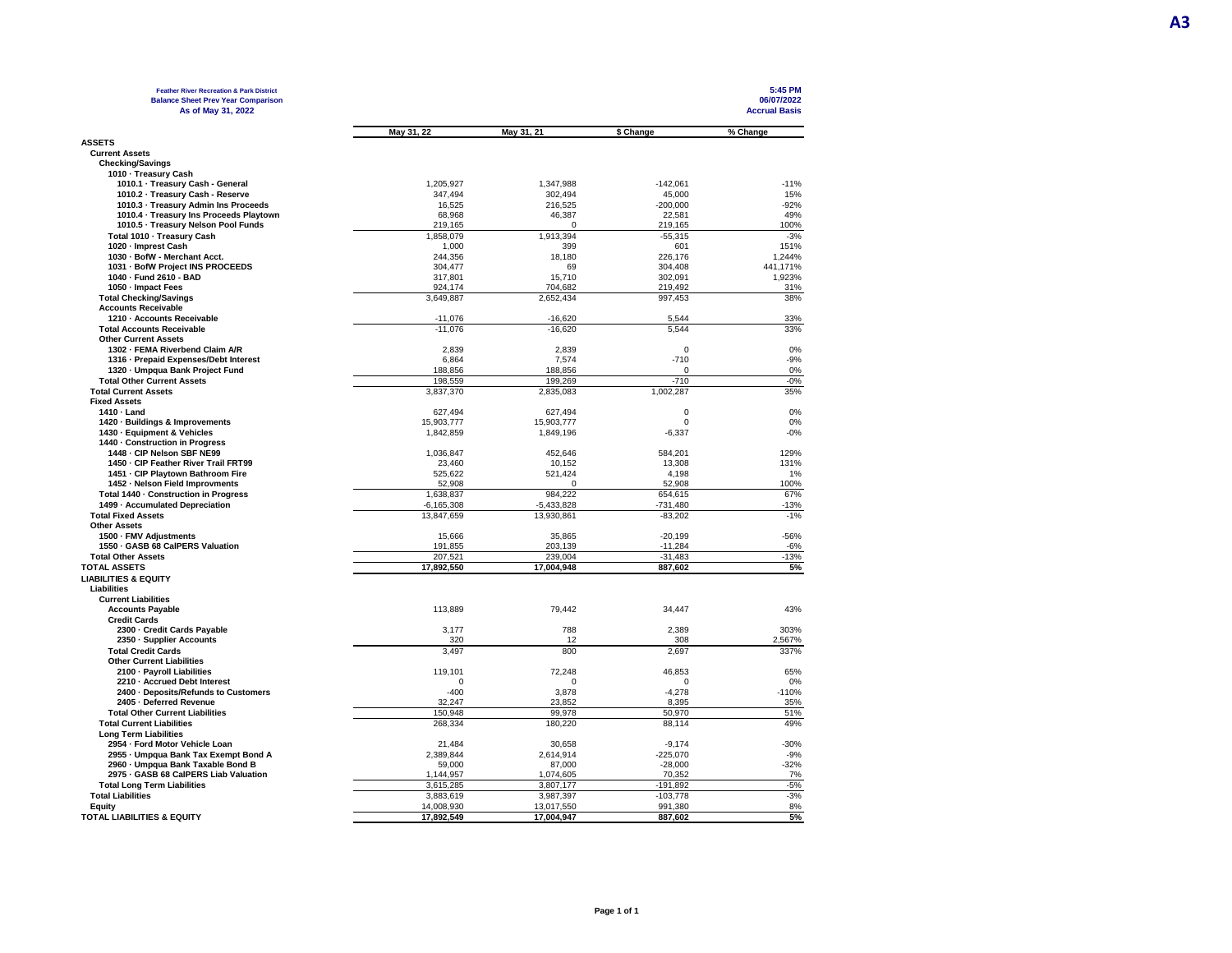### **Feather River Recreation & Park District Detail Fixed Asset & Bonds As of May 31, 2022**

|                                              | Date            | <b>Source Name</b>                 | <b>Memo</b>                       | Amount   | <b>Balance</b> |
|----------------------------------------------|-----------------|------------------------------------|-----------------------------------|----------|----------------|
| 1010 - Treasury Cash                         |                 |                                    |                                   |          | 304,659        |
| 1010.3 - Treasury Admin Ins Proceeds         |                 |                                    |                                   |          | 16,525         |
| Total 1010.3 · Treasury Admin Ins Proceeds   |                 |                                    |                                   |          | 16,525         |
| 1010.4 · Treasury Ins Proceeds Playtown      |                 |                                    |                                   |          | 68,968         |
| Total 1010.4 Treasury Ins Proceeds Playtown  |                 |                                    |                                   |          | 68,968         |
| 1010.5 · Treasury Nelson Pool Funds          |                 |                                    |                                   |          | 219,165        |
| Total 1010.5 · Treasury Nelson Pool Funds    |                 |                                    |                                   |          | 219,165        |
| Total 1010 · Treasury Cash                   |                 |                                    |                                   |          | 304,658        |
| 1031 - BofW Project INS PROCEEDS             |                 |                                    |                                   |          | 304,477        |
| Total 1031 · BofW Project INS PROCEEDS       |                 |                                    |                                   |          | 304,477        |
| 1320 - Umpqua Bank Project Fund              |                 |                                    |                                   |          | 188,856        |
| Total 1320 · Umpqua Bank Project Fund        |                 |                                    |                                   |          | 188,856        |
| 1410 - Land                                  |                 |                                    |                                   |          | 627,494        |
| Total 1410 · Land                            |                 |                                    |                                   |          | 627,494        |
| 1420 · Buildings & Improvements              |                 |                                    |                                   |          | 15,903,777     |
| Total 1420 · Buildings & Improvements        |                 |                                    |                                   |          | 15,903,777     |
| 1430 - Equipment & Vehicles                  |                 |                                    |                                   |          | 1,842,859      |
| Total 1430 · Equipment & Vehicles            |                 |                                    |                                   |          | 1,842,859      |
| 1440 - Construction in Progress              |                 |                                    |                                   |          | 1,585,928      |
| 1448 - CIP Nelson SBF NE99                   |                 |                                    |                                   |          | 1,036,847      |
| Total 1448 - CIP Nelson SBF NE99             |                 |                                    |                                   |          | 1,036,847      |
| 1450 - CIP Feather River Trail FRT99         |                 |                                    |                                   |          | 23,460         |
| Total 1450 · CIP Feather River Trail FRT99   |                 |                                    |                                   |          | 23,460         |
| 1451 - CIP Playtown Bathroom Fire            |                 |                                    |                                   |          | 525,622        |
| Total 1451 · CIP Playtown Bathroom Fire      |                 |                                    |                                   |          | 525,622        |
| Total 1440 · Construction in Progress        |                 |                                    |                                   |          | 1,585,929      |
| 2955 - Umpqua Bank Tax Exempt Bond A         |                 |                                    |                                   |          | $-2,446,113$   |
|                                              |                 | 05/01/2022 BANK OF NEW YORK MELLON | 2015A PRINCIPAL<br><b>PAYMENT</b> | 56,269   | $-2,389,844$   |
| Total 2955 · Umpqua Bank Tax Exempt Bond A   |                 |                                    |                                   | 56,269   | $-2,389,844$   |
| 2960 - Umpqua Bank Taxable Bond B            |                 |                                    |                                   |          | $-66,000$      |
|                                              |                 | 05/01/2022 BANK OF NEW YORK MELLON | 2015B PRINCIPAL<br><b>PAYMENT</b> | 7,000    | $-59,000$      |
| Total 2960 · Umpqua Bank Taxable Bond B      |                 |                                    |                                   | 7,000    | $-59,000$      |
| 4500 · Grant/Reimbursed Expense Income       |                 |                                    |                                   |          | $-443, 155$    |
|                                              | 05/01/2022 BCOE |                                    | Pres Food Program BCOE            | $-1,807$ | $-444,962$     |
| Total 4500 · Grant/Reimbursed Expense Income |                 |                                    |                                   | $-1,807$ | $-444,962$     |
| 4650 - Insurance Proceeds                    |                 |                                    |                                   |          | $-366,200$     |
| Total 4650 · Insurance Proceeds              |                 |                                    |                                   |          | $-366,200$     |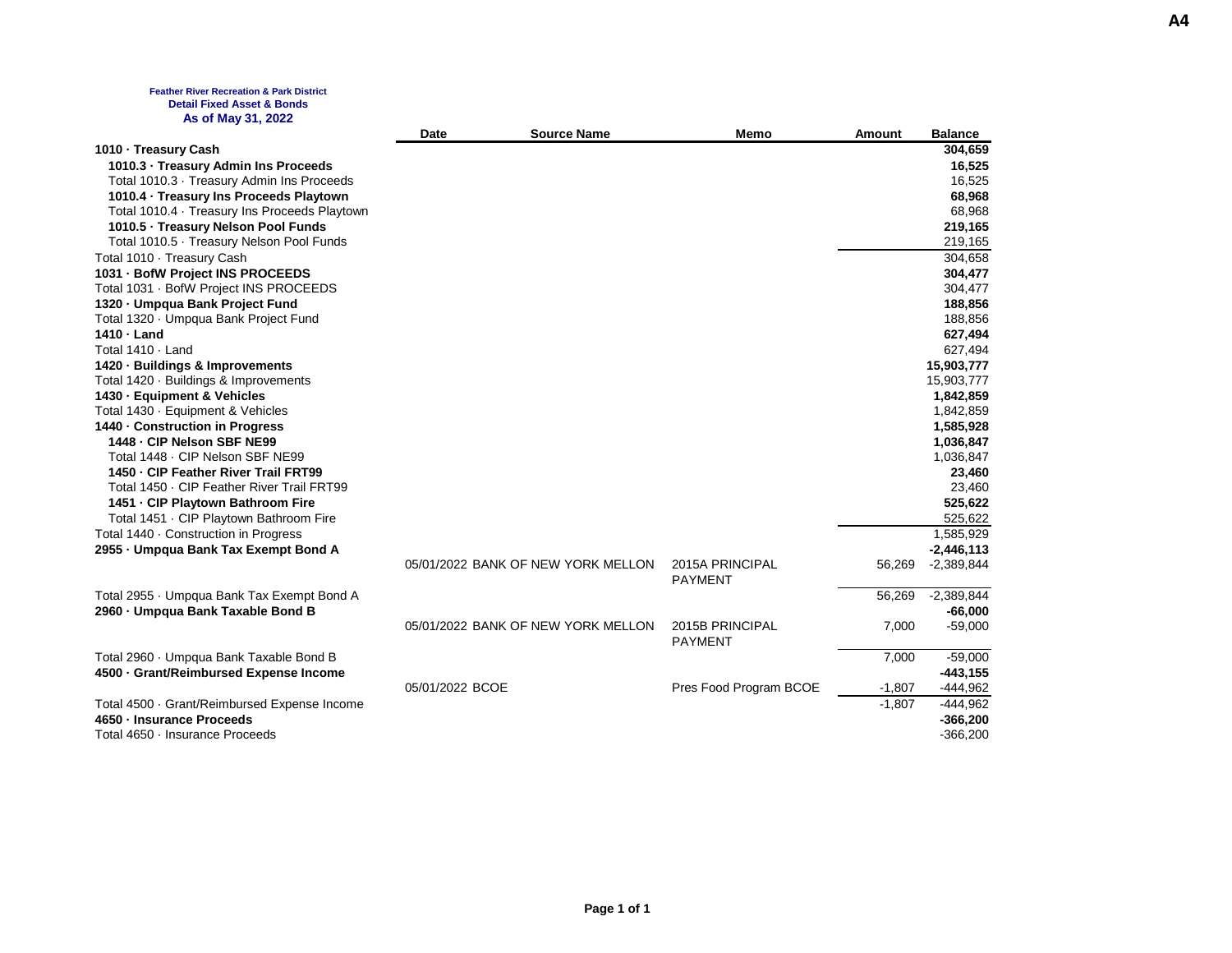# **Feather River Recreation & Park District 6:41 AM**

|                 | <b>Check Register</b> |           |                                          |                                            | 06/01/2022                     |
|-----------------|-----------------------|-----------|------------------------------------------|--------------------------------------------|--------------------------------|
| <b>May 2022</b> | Date                  | Num       | Name                                     | Memo                                       | <b>Accrual Basis</b><br>Credit |
|                 | 05/02/2022            | 91149     | <b>AFLAC</b>                             | <b>JRF86</b>                               | 1,989.20                       |
|                 | 05/02/2022            | 91150     | <b>BLUE SHIELD OF CALIFORNIA</b>         | 4004625                                    | 10,049.18                      |
|                 | 05/02/2022            | 91151     | HUMANA INSURANCE CO.                     | 657103-001                                 | 89.60                          |
|                 | 05/02/2022            | 91152     | PREMIER ACCESS                           | DENTAL POLICY                              | 1,043.94                       |
|                 | 05/05/2022            | 91153     | BRANDT, CLARENCE SONNY                   | <b>BOD STIPEND</b>                         | 200.00                         |
|                 | 05/05/2022            | 91154     | DELONG, SHANNON                          | <b>BOD STIPEND</b>                         | 100.00                         |
|                 | 05/05/2022            | 91155     | FOWLER, SCOTT KENT                       | <b>BOD STIPEND</b>                         | 100.00                         |
|                 | 05/05/2022            | 91156     | ROCCHI, STEVE                            | <b>BOD STIPEND</b>                         | 200.00                         |
|                 | 05/05/2022            | 91157     | THOMAS, DEVIN                            | <b>BOD STIPEND</b>                         | 100.00                         |
|                 |                       |           |                                          | STATEMENT 6804                             |                                |
|                 | 05/05/2022            | 91158     | <b>BANKCARD CENTER</b><br><b>COMCAST</b> |                                            | 2,188.79                       |
|                 | 05/05/2022            | 91159     |                                          | Acct#8155600190189780 PHONE/INTERENT       | 478.22                         |
|                 | 05/05/2022            | 91160     | ALL THINGS CLEANING                      | PARKS RESTROOMS JANITORIAL                 | 5,950.00                       |
|                 | 05/05/2022            | 91161     | BANK OF NEW YORK MELLON                  | UMPQUA LOANS 2015a 2015b                   | 83,861.42                      |
|                 | 05/05/2022            | 91162     | AT&T - CALNET                            | 9391062122                                 | 22.56                          |
|                 | 05/05/2022            | 91163     | <b>BANKCARD CENTER</b>                   | STATEMENT 4607                             | 1,679.68                       |
|                 | 05/05/2022            | 91164     | <b>BSN SPORTS US GAMES</b>               | SOFTBALL BASES                             | 1,644.80                       |
|                 | 05/05/2022            | 91165     | CALF. WATER SERVICE                      | Acct 520857777 3/11/22-4/12/22             | 8,964.04                       |
|                 | 05/05/2022            | 91166     | CARTER LAW OFFICE                        | <b>LEGAL SERVICES</b>                      | 517.50                         |
|                 | 05/05/2022            | 91167     | <b>COMCAST</b>                           | Acct# 8155 60 019 0233893                  | 183.37                         |
|                 | 05/05/2022            | 91168     | Costco                                   | ANNUAL MEMBERSHIP                          | 60.00                          |
|                 | 05/05/2022            | 91169     | Dept. of Motor Vehicles                  | <b>TRAILER LICENSE 4RR6110</b>             | 10.00                          |
|                 | 05/05/2022            | 91170     | <b>EARL'S PLUMBING</b>                   | PLUMBING REPAIR                            | 1,002.70                       |
|                 | 05/05/2022            | 91171     | <b>Fairhill Backflow</b>                 | PARK BACKFLOW TESTING                      | 540.00                         |
|                 | 05/05/2022            | 91172     | <b>FEATHER RIVER AIRE</b>                | SWAMP COOLER SERVICE                       | 1,245.00                       |
|                 | 05/05/2022            | 91173     | <b>JACKSON'S GLASS</b>                   | <b>REPAIR TRUCK WINDOW</b>                 | 309.13                         |
|                 | 05/05/2022            | 91174     | <b>LIMEY TEES</b>                        | SHIRTS/HATS                                | 575.57                         |
|                 |                       |           |                                          | 7241369682-3 3/23/22-4/21/22               | 11.221.38                      |
|                 | 05/05/2022            | 91175     | P.G. & E.                                |                                            |                                |
|                 | 05/05/2022            | 91176     | Ray's General Hardware                   | <b>MISC SUPPLIES</b>                       | 515.39                         |
|                 | 05/05/2022            | 91177     | ROMERO, SHAWN                            | REFUND SP60 NE7                            | 260.00                         |
|                 | 05/05/2022            | 91178     | SOUTH FEATHER WATER & POWER              | 007771-000                                 | 66.92                          |
|                 | 05/05/2022            | 91179     | Tractor Supply Co.                       | <b>TRACTOR SUPPLY STATEMENT</b>            | 483.80                         |
|                 | 05/05/2022            | 91180     | <b>VERIZON WIRELESS</b>                  | WIRELESS PHONES 842045253-00001            | 25.00                          |
|                 | 05/05/2022            | 91181     | WAL-MART CAPITAL ONE                     | STATEMENT 638691                           | 115.78                         |
|                 | 05/05/2022            | 91182     | BERG, LARRY.                             | <b>GAS FOR EQUIPMENT</b>                   | 9.78                           |
|                 | 05/05/2022            | 91183-221 | PAYROLL                                  | PAYROLL ITEMS                              | 31,594.65                      |
|                 | 05/19/2022            | 91222     | AISPURO, MARCO                           | <b>DOJ REIMBR</b>                          | 68.00                          |
|                 | 05/19/2022            | 91223     | BERG, LARRY.                             | <b>DOJ REIMBURSMENT</b>                    | 68.00                          |
|                 | 05/19/2022            | 91224     | DOUTHIT, JUSTIN.                         | <b>DOJ REIMBR</b>                          | 68.00                          |
|                 | 05/19/2022            | 91225     | GILMORE, CRISTA.                         | <b>DOJ REIMBR</b>                          | 68.00                          |
|                 | 05/19/2022            | 91226     | <b>GOGGIN, BRIDGET</b>                   | <b>DOJ REIMBR</b>                          | 68.00                          |
|                 | 05/19/2022            | 91227     | JACKSON, CLIFFTON.                       | <b>DOJ REIMBR</b>                          | 68.00                          |
|                 | 05/19/2022            | 91228     | KEENEY, BRYCE.                           | <b>DOJ REIMBR</b>                          | 68.00                          |
|                 | 05/19/2022            | 91229     | ODOR, JACOB                              | <b>DOJ REIMBR</b>                          | 68.00                          |
|                 | 05/19/2022            | 91230     | TINKO, ERICA                             | <b>DOJ REIMBR</b>                          | 68.00                          |
|                 |                       | 91231     | VALENCIA, ESTELA.                        |                                            | 41.35                          |
|                 | 05/19/2022            |           |                                          | <b>EXPENSE REIMBR</b><br><b>DOJ REIMBR</b> |                                |
|                 | 05/19/2022            | 91232     | VELASQUEZ, JOE                           |                                            | 68.00                          |
|                 | 05/19/2022            | 91233     | Bassett, Brian                           | 5/13/22 CONCERT                            | 250.00                         |
|                 | 05/19/2022            | 91234     | GARCIA, LON                              | 5/27/22 CONCERT                            | 250.00                         |
|                 | 05/19/2022            | 91235     | MILAND, THEODORE                         | 5/20/22 CONCERT                            | 250.00                         |
|                 | 05/19/2022            | 91236     | <b>TCHUDI, STEVE</b>                     | BAND CONCERT 5/6/22                        | 250.00                         |
|                 | 05/19/2022            | 91237     | ADVANCED DOCUMENTS                       | POSTAGE MACHINE SERVICE                    | 21.44                          |
|                 | 05/19/2022            | 91238     | ALPINE PORTABLE TOILET SERVICE           | PORTABLE TOILETS RIVERBEND                 | 2,012.37                       |
|                 | 05/19/2022            | 91239     | BANK OF NEW YORK MELLON                  | 2 LOANS ANNUAL FEE                         | 2,000.00                       |
|                 | 05/19/2022            | 91240     | <b>BRIGGS CAR CARE CENTER</b>            | <b>TRUCK DIAGNOSIS</b>                     | 173.94                         |
|                 | 05/19/2022            | 91241     | <b>COMP</b>                              | PREEMPLOYEEMENT SCREEN                     | 190.00                         |
|                 | 05/19/2022            | 91242     | <b>CRESCO EQUIPMENT RENTALS</b>          | RENTAL HIGHWEED MOWER                      | 265.14                         |
|                 | 05/19/2022            | 91243     | DAWSON OIL COMPANY                       | 62765 FUEL                                 | 3,345.72                       |
|                 | 05/19/2022            | 91244     | <b>EWING</b>                             | <b>IRRIGATION SUPPLIES</b>                 | 2,402.88                       |
|                 | 05/19/2022            | 91245     | FASTENAL                                 | DRILL BIT                                  | 26.62                          |
|                 | 05/19/2022            | 91246     | Golden Bear Alarms                       | QTRLY ALARM FBT                            | 109.50                         |
|                 | 05/19/2022            | 91247     | <b>GRINDLINE SKATEPARKS</b>              | SKATEPARK MEETING                          | 1,800.10                       |
|                 | 05/19/2022            | 91248     | HOBBS PEST SOLUTIONS, INC.               | PEST CONTROL                               | 200.00                         |
|                 | 05/19/2022            |           | Huntington's Sportsman's Store           | <b>CLOTHING ALLOWANCE</b>                  | 155.86                         |
|                 |                       | 91249     |                                          |                                            |                                |
|                 | 05/19/2022            | 91250     | <b>Industrial Power Products</b>         | <b>MISC SUPPLIES</b>                       | 191.62                         |
|                 | 05/19/2022            | 91251     | JC NELSON SUPPLY                         | MISC SUPPLIES                              | 582.92                         |
|                 | 05/19/2022            | 91252     | LES SCHWAB TIRES                         | <b>TRUCK MAINT</b>                         | 1,065.36                       |
|                 | 05/19/2022            | 91253     | Lincoln Aquatics                         | POOL CHEMICALS                             | 2,129.81                       |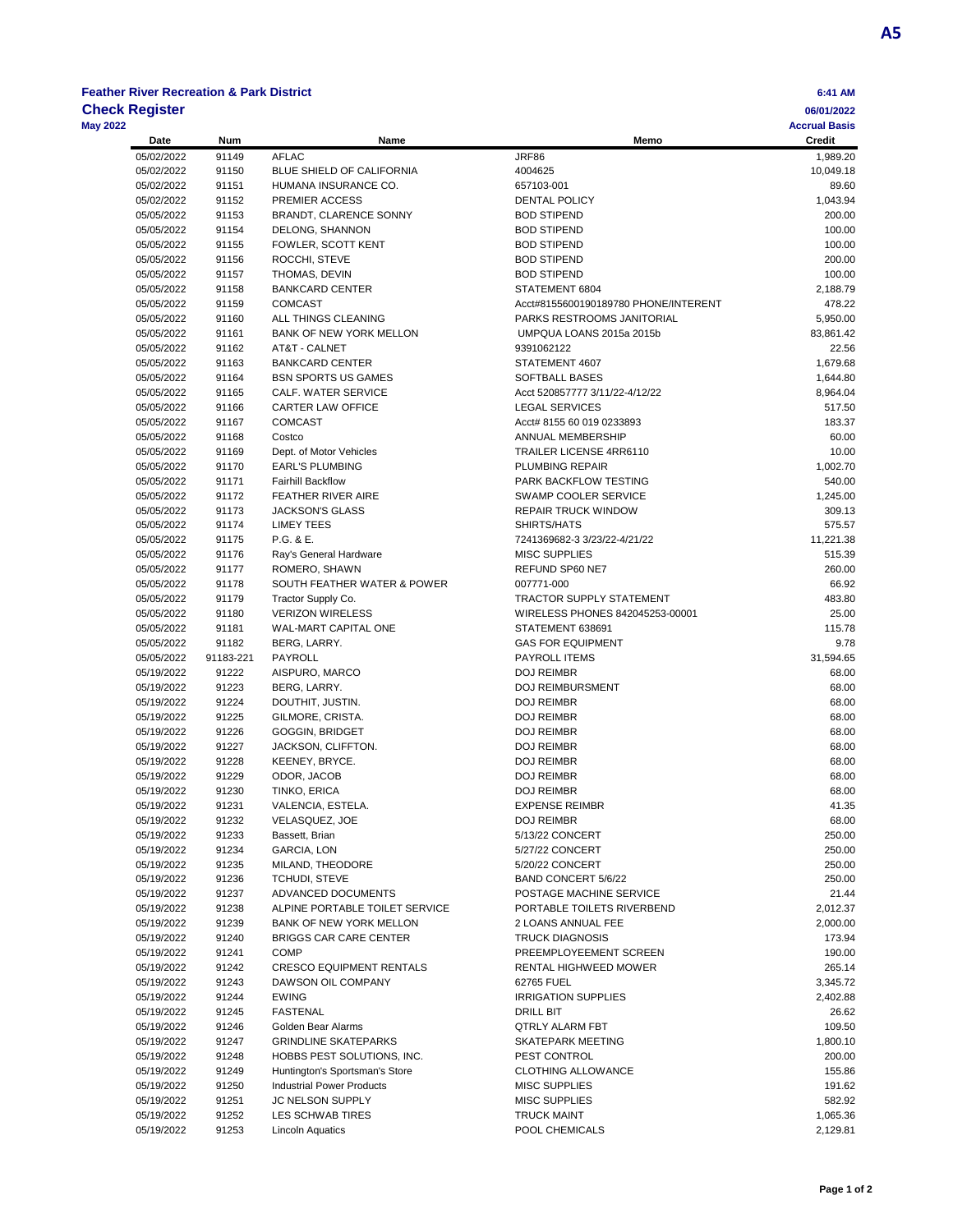| Date       | <b>Num</b> | Name                             | Memo                       | Credit    |
|------------|------------|----------------------------------|----------------------------|-----------|
| 05/19/2022 | 91254      | <b>MAZES CONSULTING</b>          | IT SUPPORT/SUBSCRIPTIONS   | 1,518.17  |
| 05/19/2022 | 91255      | <b>MELTON DESIGN GROUP</b>       | RIVERBEND REC BLDG         | 1,007.25  |
| 05/19/2022 | 91256      | <b>MJB Welding Supply</b>        | <b>MISC SUPPLIES</b>       | 83.31     |
| 05/19/2022 | 91257      | Oroville Cable & Equipment       | <b>CHAIN</b>               | 543.42    |
| 05/19/2022 | 91258      | OROVILLE POWER EQUIPMENT         | <b>MISC SUPPLIES</b>       | 536.99    |
| 05/19/2022 | 91259      | RECOLOGY BUTTE COLUSA COUNTIES   | <b>TRASH ALL SITES</b>     | 2,087.57  |
| 05/19/2022 | 91260      | <b>RIEBES AUTO PARTS</b>         | <b>TRUCK MAINT</b>         | 88.17     |
| 05/19/2022 | 91261      | <b>SHARP'S LOCKSMITHING</b>      | LOCKS/KEYS                 | 619.45    |
| 05/19/2022 | 91262      | <b>Staples</b>                   | STAPLES STATEMENT 3721     | 289.51    |
| 05/19/2022 | 91263      | Sunrise Environmental Scientific | <b>JANITORIAL SUPPLIES</b> | 1,677.52  |
| 05/19/2022 | 91264      | <b>TWSD</b>                      | 4-112.01 WATER NELSON      | 504.37    |
| 05/19/2022 | 91265      | <b>WESTERN BAT SPECIALISTS</b>   | PEST INSPECTION            | 65.00     |
| 05/19/2022 | 91266      | <b>CINTAS</b>                    | FIRST AID KITS             | 152.10    |
| 05/19/2022 | 91267      | <b>AVERY'S</b>                   | <b>TRUCK MAINT</b>         | 375.85    |
| 05/19/2022 | 91268      | D & G Sports Inc.                | <b>CHALK</b>               | 279.39    |
| 05/19/2022 | 91269      | <b>WAL-MART CAPITAL ONE</b>      | STATEMENT 638691           | 1.74      |
| 05/19/2022 | 91270      | Williams Electric Company, Inc.  | ELECTRICAL WORK NELSON     | 3,961.17  |
| 05/19/2022 | 91271      | Bello, Beth                      | <b>INSTRUCTOR FITNESS</b>  | 108.00    |
| 05/19/2022 | 91272      | <b>BURLESON, HARRY</b>           | <b>INSTRUCTOR FITNESS</b>  | 364.00    |
| 05/19/2022 | 91273-319  | :PAYROLL                         | <b>PAYROLL ITEMS</b>       | 37,123.70 |

**TOTAL 237,178.71**